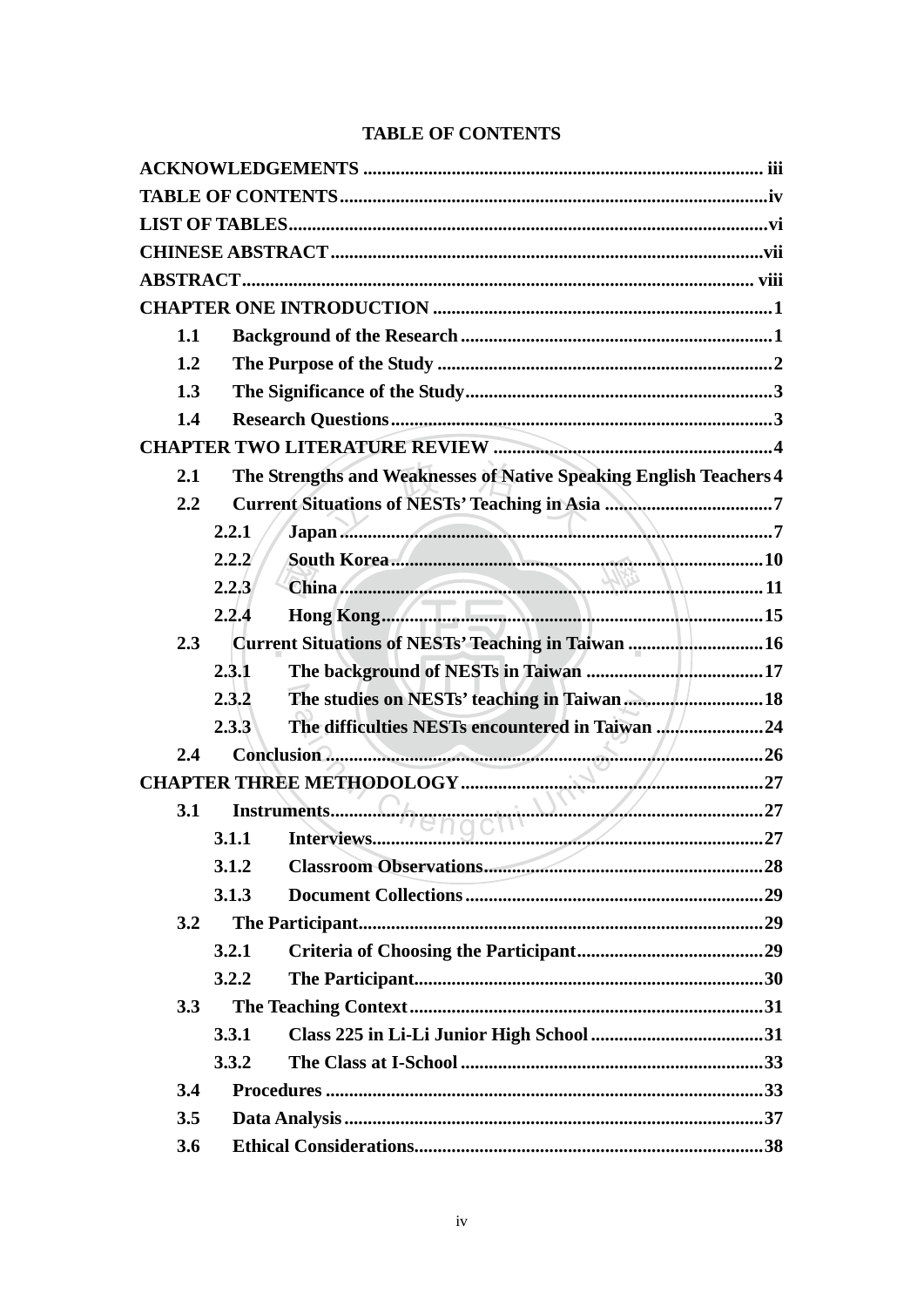| 4.1. |        |                                                                               |  |
|------|--------|-------------------------------------------------------------------------------|--|
|      | 4.1.1. |                                                                               |  |
|      | 4.1.2. |                                                                               |  |
| 4.2. |        | Past Cram School Teaching Experience in Taiwan48                              |  |
|      | 4.2.1. |                                                                               |  |
|      | 4.2.2. |                                                                               |  |
|      | 4.2.3. | <b>Experience in Doris' English Center and Green Village 51</b>               |  |
| 4.3. |        |                                                                               |  |
|      |        |                                                                               |  |
|      |        |                                                                               |  |
| 4.4. |        | The Formal Education Teaching Experience in Taiwan 84                         |  |
|      | 4.4.1. |                                                                               |  |
|      | 4.4.2. |                                                                               |  |
| 4.5. |        | Other Difficulties Bert Encountered in Taiwan 109                             |  |
|      |        |                                                                               |  |
|      |        | 5.1 Bert's English Teaching Experience in Taiwan and Its Influence  118       |  |
|      |        | 5.2 Bert's classroom practices, teaching effectiveness, and teaching problems |  |
|      |        |                                                                               |  |
|      |        |                                                                               |  |
|      |        |                                                                               |  |
|      |        |                                                                               |  |
|      |        |                                                                               |  |
|      |        |                                                                               |  |
|      |        |                                                                               |  |
|      |        |                                                                               |  |
|      |        |                                                                               |  |
|      |        |                                                                               |  |
|      |        |                                                                               |  |
|      |        | Appendix 1: Questions of the semi-structured interview141                     |  |
|      |        | Appendix 2: A page of the textbook taught in Li-Li Junior High School  144    |  |
|      |        | Appendix 3: A page of the textbook adopted at I-School  145                   |  |
|      |        | Appendix 4: The handout of the translation activity at I-School  146          |  |
|      |        | Appendix 5: Pictures of the mock exam conducted at I-School 147               |  |
|      |        |                                                                               |  |
|      |        | Appendix 7: An excerpt of the transcription of classroom observations150      |  |